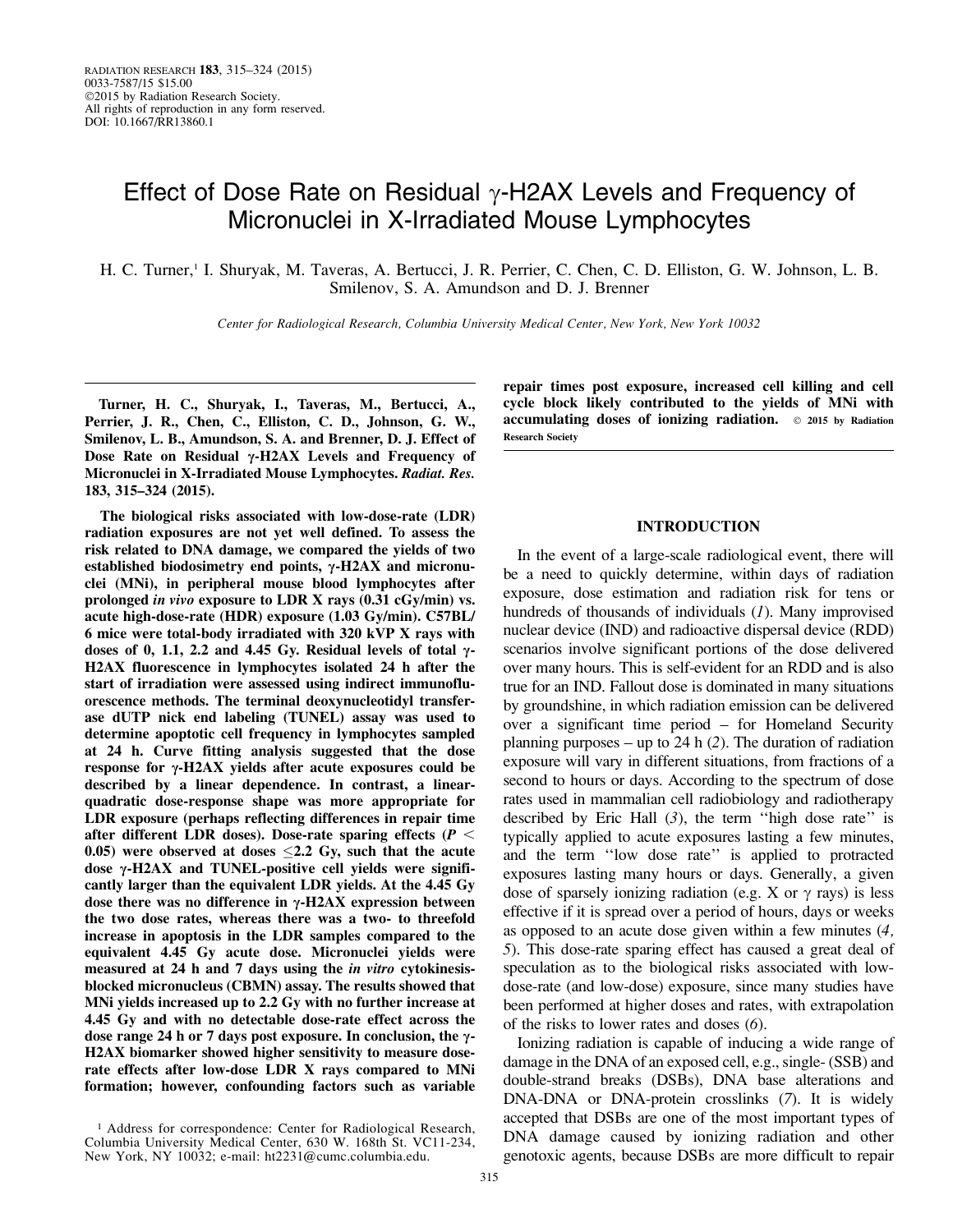than many other lesions, and incorrect repair of DSBs (e.g., misrejoining of broken DNA strands from different chromosomes) can result in cytotoxic or carcinogenic genomic alterations. The dose-rate effect in mammalian cells is seen as a change in the extent of cell killing per unit dose when radiation is given at dose rates over the range of, for instance, 0.01–1 Gy/min (8). Early clonogenic cell survival studies in mammalian cells based on the fraction of cells surviving different rates of ionizing radiation showed that as the dose rate was lowered, cell survival increased for a given dose with the curves becoming progressively shallower and straighter (3, 5, 9). These findings were attributed to the repair of critical radiation damage (e.g., DSBs), which takes place during irradiation, and reduces the probability of interaction between two or more lesions that can have severe consequences, such as chromosomal aberrations (10). Later studies used pulsedfield gel electrophoresis (PFGE) to analyze the dose-rate effect on the induction and rejoining of DSBs (8, 11, 12). Although these studies indicate an apparent dose-rate effect or dose-sparing effect at lower dose rates, the results were also complicated by the lack of correlation between DSB yields and cell survival.

DSBs are induced linearly with radiation dose, with a yield of approximately 20–40 per nucleus per Gy of X or  $\gamma$  rays  $(13)$ . One of the earliest steps in the radiation-induced DNA DSB repair mechanism is the rapid phosphorylation of hundreds to thousands of molecules of the histone variant H2AX by members of the phosphatidyl-inositol-3-kinaserelated kinases (PIKKs) family to form a  $\gamma$ -H2AX focus at the site of the DSB (14–16). The number of radiation-induced  $\gamma$ -H2AX foci formed per cell nucleus has been shown to closely correspond to the number of DSBs, with each DSB yielding one focus (17, 18). During the past decade, the  $\gamma$ -H2AX assay has been applied to a variety of cell types and tissues to correlate  $\gamma$ -H2AX levels with DNA damage and repair (16). Recent studies have aimed to validate the application of the  $\gamma$ -H2AX protein biomarker in human population studies and for rapid triage after large-scale radiation exposure (16, 19, 20). Numerous  $\gamma$ -H2AX-based biodosimetry studies have established and validated a linear radiation dose response in human lymphocytes irradiated ex vivo (20–22) and in vivo (23–25) using immunofluorescent techniques.

DSB  $\gamma$ -H2AX repair kinetics show a fast and slow component after exposure to acute doses of ionizing radiation, with fast repair occurring within the first 8 h followed by slow repair over the next 24–48 h (26, 27). Quantification of residual levels of  $\gamma$ -H2AX foci in vivo in peripheral blood lymphocytes isolated from nonhuman primates (28) and more recently the minipig (29) exposed to acute doses of  $\gamma$  rays showed that residual  $\gamma$ -H2AX foci are proportional to the initial radiation doses. The presence of persistent or residual foci days after ionizing radiation exposure are believed to represent unrepaired DSBs or misrepaired DSBs, ongoing genomic instability, S-phase cells or apoptotic cells (30). Because the molecular nature of these  $\gamma$ -H2AX foci remains unknown, they may represent

chromosome fragments or complex DNA lesions that may be involved later on in cellular senescence and/or lead to chromosomal aberrations and micronuclei (30–32).

To date, few studies have examined the relationship between  $\gamma$ -H2AX yields and different radiation dose rates. In 2006, Kato *et al.* (33) investigated the number of  $\gamma$ -H2AX foci per cell in primary cell cultures derived from ear punch biopsies of wild-type  $Atm^{+/+}$  mice after exposure to acute and protracted  $\gamma$  rays. Their results showed a dose-rate sparing effect, such that cells exposed to 10 cGy/h  $\gamma$  rays over 24 h (i.e., total dose 2.4 Gy) was similar to the residual  $\gamma$ -H2AX foci counts at 24 h after exposure to 1 Gy of acute  $\gamma$  rays. More recently, Kotenko et al. (34) measured changes in the number of radiation-induced DSBs in Chinese hamster V79 cells exposed to various dose rates of  $\gamma$  rays and showed that a reduction in dose rate led to a significant decrease in the number of  $\gamma$ -H2AX foci per cell per an absorbed dose. To our knowledge, there has not been any other study to investigate the effect of dose rate on  $\gamma$ -H2AX yields in peripheral blood mouse lymphocytes exposed in vivo to acute and protracted doses of ionizing radiation.

Another established biomarker of radiation exposure is the formation of micronuclei (MNi) in cells cultured to division (35, 36). The development of the cytokinesis-block (CB) technique has transformed the human-lymphocyte micronucleus assay (MN) into a reliable and precise method for assessing chromosome damage (37). Micronuclei are acentric chromosomal fragments or whole chromosomes lost during cell division as a result of DNA damage. Formation is dependent on DNA repair capacity and the accumulation of DNA damage. Radiation-induced chromosomal aberrations observed as MNi in peripheral blood lymphocytes are largely the result of unrepaired or misrepaired DSBs by the nonhomologous end-joining pathway (36, 38). The doseresponse relationship for micronuclei frequencies in human  $(39, 40)$  and mouse  $(41)$  peripheral blood lymphocytes (PBLs) in vitro after acute doses of ionizing radiation can be fitted with the linear-quadratic model. Studies aimed to investigate dose-rate effects for radiation-induced micronucleus formation in human lymphocytes reported that MNi yields decreased with decreasing dose rates (39, 42, 43). Bhat and Rao (39) showed that with decreasing dose rates the MNi response curves in CB human peripheral lymphocytes became less curvilinear, with a pure linear response of MNi induction observed at the lowest dose rate.

In the event of a mass casualty radiation incident to the human population, peripheral blood lymphocytes are more readily accessible for radiobiological measurements than other cell types. For dose assessment and rapid triage, blood sampling times are likely to vary from as early as 24 h up to a week from the start of radiation exposure. The primary goal of the current study was to compare the dose and doserate effect for the two established biodosimetry markers,  $\gamma$ -H2AX and MNi in peripheral mouse lymphocytes exposed in vivo to acute and protracted doses. C57BL/6 mice were exposed to total-body doses of 0–4.45 Gy of 320 kVp X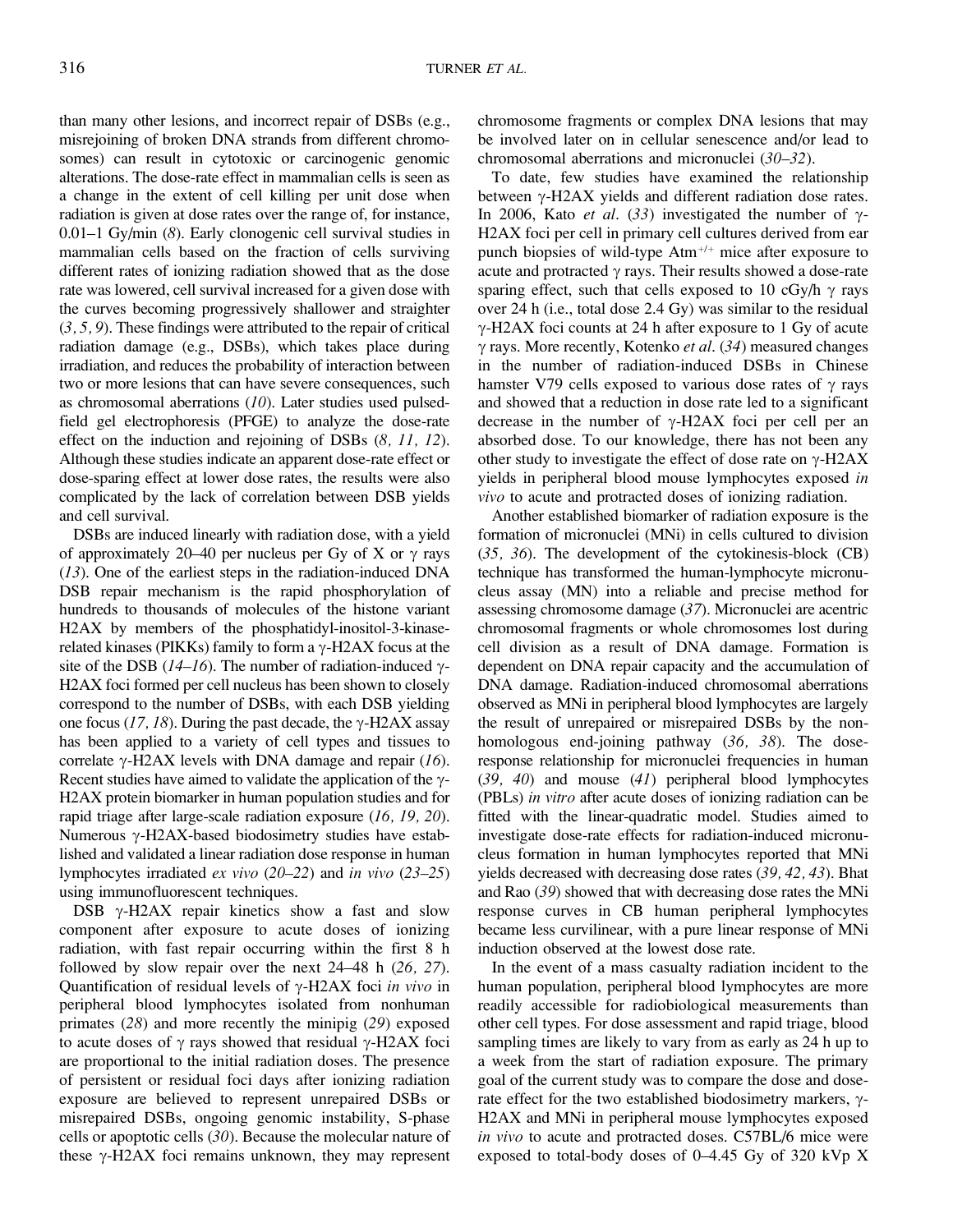rays, delivered either at high dose rate (1.03 Gy/min) or at low dose rate (0.31 cGy/min). DNA damage repair capacity was assessed by: 1. Quantitative measurements of residual levels of total  $\gamma$ -H2AX fluorescence in peripheral blood lymphocytes isolated 24 h after the start of irradiation; and 2. MNi frequencies evaluated ex vivo using the cytokinesisblocked micronucleus (CBMN) assay in lymphocytes isolated 24 h and 7 days post exposure.

#### MATERIALS AND METHODS

#### Animals and Irradiation

All animal husbandry and experimental procedures were conducted in accordance with applicable federal and state guidelines and approved by the Animal Care and Use Committee of Columbia University Medical Center. Male C57BL/6 mice, ages 7–9 weeks old, were obtained from Charles River Laboratories, Inc. (Wilmington, MA). Mice were housed at Columbia University animal facility with a standard 12:12 h light-dark schedule and given water and regular rodent chow ad libitum. Animals were irradiated at 8–9 weeks of age, using the X-Rad 320 X-ray machine (Precision X-Ray Inc., Branford, CT) with a fixed dose rate of 1.03 Gy/min and 0.31 cGy/min for HDR and LDR exposures, respectively. For both the HDR and LDR totalbody irradiations, the mice were placed in a specially designed mouse box that consisting of 8 compartments. Each compartment was  $6 \times$  $12.5 \times 8$  cm (w  $\times$  l  $\times$  h) in size and supplied with bedding, water (allplastic water bottle) and food (gel packs).

Mice were acclimated to the mouse compartments for 24 h before irradiation. For irradiation, the box with the mice was placed in the X-ray machine and the following conditions were maintained during exposure: 1. A light-dark schedule of 12:12 h; 2. The X-ray machine temperature was kept at  $22^{\circ}C$  ( $\pm 0.5^{\circ}C$ ) and humidity at 30–40% using a portable custom air conditioning system; and 3. An air exchange of 10 vol/h was maintained using a NuLine tube axial fan (cat. no. 04424883, MSC Industrial Supply Co., Melville, NY) mounted over one of the service ports of the X-ray machine. Mice were monitored through the window of the X-ray machine's door. The behavior of the animals was normal and they followed their usual cycle of sleeping, feeding and activity. For the high dose rate we used an energy of 320 kVp and current of 12.5 mA. For the low dose rate we used an energy of 320kVp and current of 0.1 mA. To achieve a dose rate of 0.31 cGy/min, a custom Thoraeus filter (1.25 mm Sn, 0.25 mm Cu, 1.5 mm Al) was used, which was placed at the maximal source-to-surface distance (SSD) of 85 cm. For a dose rate of 1.03 Gy/min, the filter was placed at 40 cm SSD.

#### Blood Collection and Lymphocyte Isolation

All mice were euthanized by  $CO<sub>2</sub>$  asphyxiation prior to blood collection. Peripheral whole blood samples were collected from each mouse by cardiac puncture; hence different mice were used for the 24 h and day 7 time points. To isolate the lymphocytes, whole blood samples  $(\sim 200 \text{ }\mu\text{I})$  were diluted with 5 volumes of RPMI-1640 media (Invitrogen<sup> $m$ </sup>, Eugene, OR). The diluted blood mix was then layered over an equal volume of lymphocyte separation media (Histopaque-1083, Invitrogen) and centrifuged at 1,300 RPM for 30 min. The lymphocyte cells formed at the interface between the separation media and plasma were resuspended in phosphate buffered saline (PBS) for the  $\gamma$ -H2AX and TUNEL assays or supplemented media for the CBMN assay cultures.

# $\gamma$ -H2AX Assay

For the immunodetection of  $\gamma$ -H2AX, freshly isolated lymphocytes were washed twice with PBS and fixed with ice-cold methanol for a minimum of 30 min. Slide preparations of the fixed cells were made. The cells were blocked with 3% bovine serum albumin (BSA) (SigmaAldrich® LLC, St. Louis, MO) for 30 min at room temperature and incubated with a rabbit polyclonal  $\gamma$ -H2AX (phospho S139) antibody (dilution 1:600; cat. no. ab2893, Abcam®, Cambridge, MA) for 2 h at room temperature. After three washes with PBS, the cells were visualized with a goat anti-rabbit Alexa Fluor® 488 secondary antibody (dilution 1:1,000, Invitrogen) and washed three times with PBS, and the nuclei were counterstained with DAPI [Vectashield® mounting medium with DAPI (cat. no. H-1200, Vector Laboratories, Burlingame, CA)]. Images of cells were obtained using an Olympus epifluorescence microscope (Olympus BH2-RFCA). Fluorescent images of DAPI-labeled nuclei and AF488-labeled  $\gamma$ -H2AX were captured separately for each dose using the Olympus epifluorescence microscope and 60 $\times$  oil immersion objective. Quantification of  $\gamma$ -H2AX yields was determined by measuring the total  $\gamma$ -H2AX nuclear fluorescence per lymphocyte at a fixed exposure time of 2 s and analyzed using custom-designed image analysis software (20). Advanced apoptotic cells observed as a gross change in morphology of the DAPI-labeled nuclei were not included for analysis by the software program. The fluorescence data, generated in Microsoft Excel format as the average pixel value per nucleus, was edited for high-intensity  $\gamma$ -H2AX fluorescence labeling (average fluorescence  $>2/3$  maximum fluorescence) due to fragmented nuclear DNA (44). For data acquisition, at least 200 paired lymphocyte images were captured and analyzed per data point.

#### Micronucleus Assay

The protocol for the micronucleus assay using isolated peripheral blood lymphocytes was adapted from Erexson and colleagues (45, 46). The isolated lymphocytes were cultured in 12-well multi-well tissue culture plates (BD Diagnostics, Franklin Lakes, NJ) containing 3 ml of RPMI-1640 media supplemented with 15% fetal bovine serum (Gibco®, Grand Island, NY), 2% Pen/Strep (Gibco) and phytohemagglutinin (PHA, cat. no. 10576-015, Gibco) at a final concentration of  $\sim$ 6 ug/ml to stimulate the lymphocytes to divide. The cells were cultured at  $37^{\circ}$ C in a humidified atmosphere containing  $5\%$  CO<sub>2</sub>. After 21 h, cytochalasin B (cat. no. C6762, Sigma-Aldrich; stock solution 3,000 µg/ml dissolved in dimethysulphoxide) was added at a final concentration of 3 µg/ml to inhibit cell cytokinesis. After a total incubation period of 50 h, the mouse lymphocytes were harvested. To do this the 3 ml culture volume was transferred to a 6 ml glass centrifuge tube and the volume made up to 5 ml with PBS. The cells were spun at 1,100 rpm for 5 min after which the supernatant was removed, leaving about 0.5 ml of medium. After resuspension of the cell pellet by air bubbling using a Pasteur pipette, 4 ml of cold 0.075 M KCL solution (Gibco) was added and the suspension was further mixed. After 5 min,  $\sim$ 1 ml of ice-cold fixative mix of methanol: glacial acetic acid (3:1) was added to the cell suspension. The cells were centrifuged once more and the supernatant removed and replaced with 5 ml ice-cold fixative. At this point the cells were stored at least overnight at  $4^{\circ}$ C. Prior to slide preparation, the cells were spun and all the fixative supernatant was removed and 200 µl of freshly made fixative was added to resuspend the cells. The total cell suspension was added drop wise onto a microscope slide, allowed to air-dry and mounted using Vectashield mounting media with DAPI. Micronuclei per binucleate cell yields were examined using a fluorescent microscope (Zeiss Axioplan 2, Carl Zeiss MicroImaging Inc., Thornwood, NY) with a  $40\times$  air objective.

#### TUNEL Assay

Apoptosis was detected using a commercially available APO-Brd $\hat{U}^{\pi\hat{n}}$  TUNEL Assay Kit (cat. no. A23210, Invitrogen). The freshly isolated lymphocytes were suspended in 0.5 ml PBS (0.5 ml) and fixed with  $1\%$  (w/v) paraformaldehyde (5 ml) on ice for 15 min, centrifuged and the pelleted cells washed with PBS (5 ml). The 0.5 ml PBS cell suspension was added to ice-cold 70% (v/v) ethanol (5 ml) and stored overnight at  $-20^{\circ}$ C. Briefly, to perform the TUNEL assay,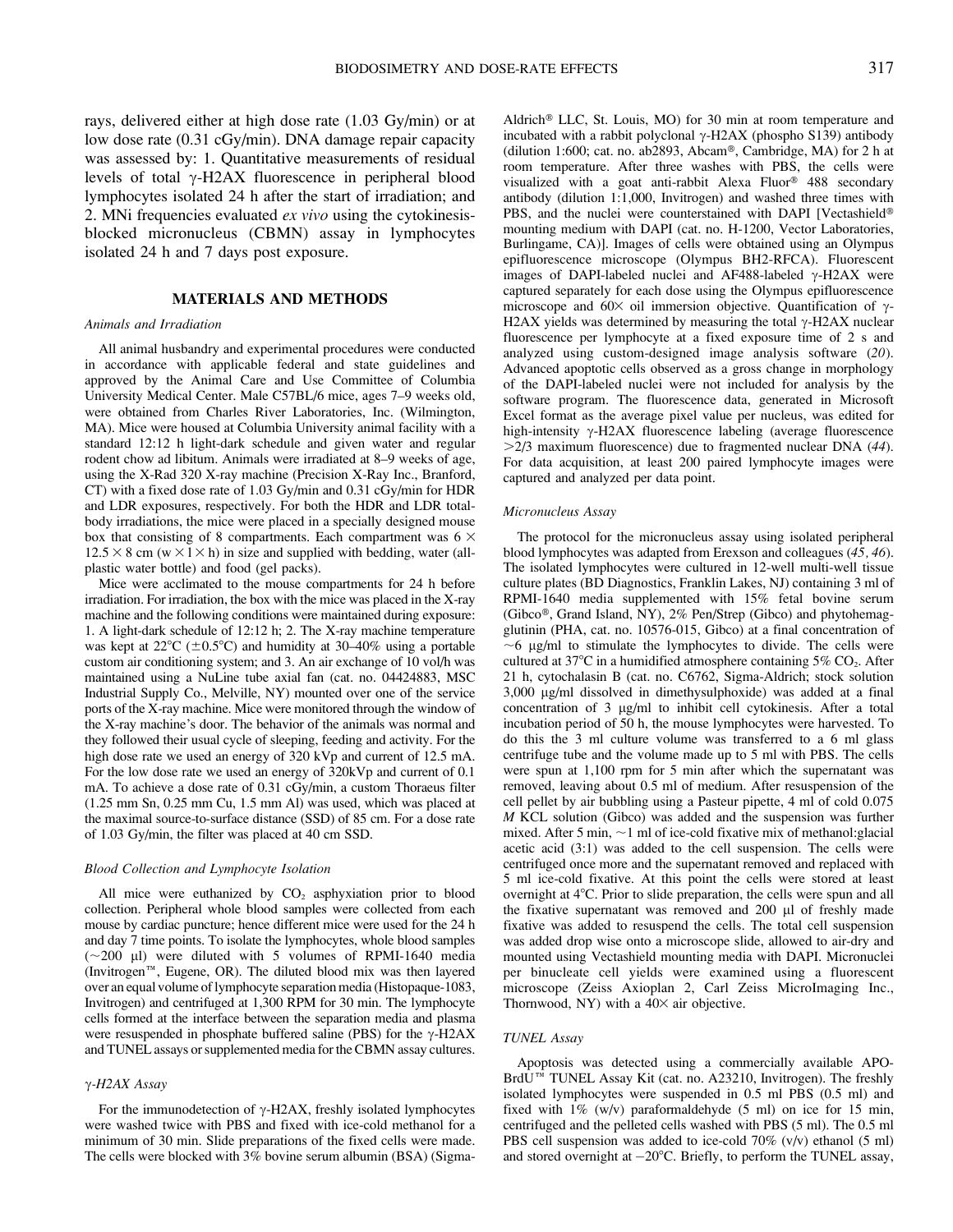

FIG. 1. Residual levels of  $\gamma$ -H2AX protein in mouse peripheral blood lymphocytes after acute HDR (1.03 Gy/min) and protracted LDR (0.31 cGy/min) exposure to X rays. The data presented show mean yields  $\pm$  SEM measured 24 h after the start of irradiation. \*Denotes statistical difference ( $P \leq 0.01$ ).

the cells were labeled with a DNA labeling mixture containing terminal deoxynucleotidyl transferase (TdT) and the deoxythymidine analog 5-bromo-2'-deoxyuridine 5'-triphosphate (BrdUTP), conjugated with Alexa Fluor 488 dye-labeled anti-BrdU antibody. The nuclei were counterstained with propidium iodide (PI) and mounted in Vectashield® mounting medium (cat. no. H-1000, Vector Laboratories). Only nuclei fully-labeled with Alexa 488 were considered TUNEL positive within the total PI stained population using a fluorescent microscope (Carl Zeiss) and  $40\times$  air objective lens.

#### Preparation of Blood Smears

Blood smears were prepared with a 2 µl drop of whole blood onto a microscope slide. Once the smear was dry, the cells were fixed in icecold methanol for 40 min. The cells were stained with a Diff-Quik stain set (cat. no. NC9776333, Fisher Scientific, Pittsburgh, PA) used for the rapid differential staining of hematological smears to yield qualitative results similar to the Wright-Giemsa stain. After staining, the cells were mounted in rapid mounting media (Entellan®, Merck Millipore, Hatfield, PA). Each slide was issued a number, and the total number of lymphocytes present in the smear was visualized with bright field using a  $40\times$  air objective and manually counted by an experienced technologist at the Diagnostic Services, Department of Clinical Pathology and Cell Biology, Columbia University, NY. Two blood smears were prepared for each dose point from two separate mice.

#### **Statistics**

Data are presented as mean  $(\pm$ SEM). Data from different groups were compared by the Student's t test, with two-tailed  $P < 0.05$ indicating statistically significant differences. To assess dose-response shape for  $\gamma$ -H2AX, the data were analyzed by multiple linear regression using Microsoft Excel 2010, with radiation dose and radiation dose squared as the predictors. A  $P < 0.05$  for the regression coefficient for dose squared was considered sufficient evidence to suggest that the dose response is upwardly curving, rather than linear.

## RESULTS

## Residual Levels of  $\gamma$ -H2AX and Dose Response

Figure 1 shows the *in vivo* dose-rate response on residual  $\gamma$ -H2AX protein levels, 24 h after the start of radiation



FIG. 2. Apoptosis frequency in mouse peripheral blood lymphocytes after acute HDR and protracted LDR X rays. Cells were scored for apoptosis based on TUNEL staining. The percentage of TUNELpositive cells was determined 24 h after the start of radiation using immunofluorescence detection. Error bars are  $\pm$ SEM.

exposure. The data are pooled from eight mice and the error bars show  $\pm$  SEM. The mean data from at least 200 nuclei were determined for each dose point. The results show that at 1.1 and 2.2 Gy, the residual levels of  $\gamma$ -H2AX are significantly ( $P \leq 0.01$ ) higher in the lymphocytes exposed to acute HDR X rays compared to the equivalent protracted LDR exposure. At 1.1 Gy LDR, the total  $\gamma$ -H2AX fluorescence values show close to control nonirradiated background levels. At the highest total-body dose, 4.45 Gy, there was no significant difference in the  $\gamma$ -H2AX yields between the two dose rates. The shapes of the dose responses for  $\gamma$ -H2AX yields also differed among the low and high dose rates. When the data for acute radiation doses were analyzed by multiple linear regression (see Materials and Methods section), a linear dose response was found to be adequate. This conclusion was suggested by the  $P$  value of 0.65 for the coefficient for dose squared. For the equivalent LDR doses, the residual levels of  $\gamma$ -H2AX were better described by a linear-quadratic (rather than a strictly linear) dose response: the  $P$  value for the regression coefficient for dose squared was 0.003.

# Apoptosis Frequency

Figure 2 shows apoptosis frequency measured in mouse lymphocytes isolated 24 h after the start of irradiation. The data for each dose point was pooled from four mice (error bars show  $\pm$  SEM). At least 600 cells per dose point were scored for apoptosis based on TUNEL staining. The results show a significantly larger number of apoptotic lymphocytes exposed to acute doses 1.1 Gy ( $P < 0.01$ ) and 2.2 Gy ( $P = 0.04$ ) compared to baseline, control levels and the equivalent LDR doses. Exposure to 4.45 Gy LDR over the 24 h period revealed two- to threefold more TUNEL-positive-labeled cells compared to acute exposure. For the acute exposures, the percentage of apoptotic cells present in each of the irradiated samples was  $\sim$ 4%, which was significantly ( $P < 0.01$ ) above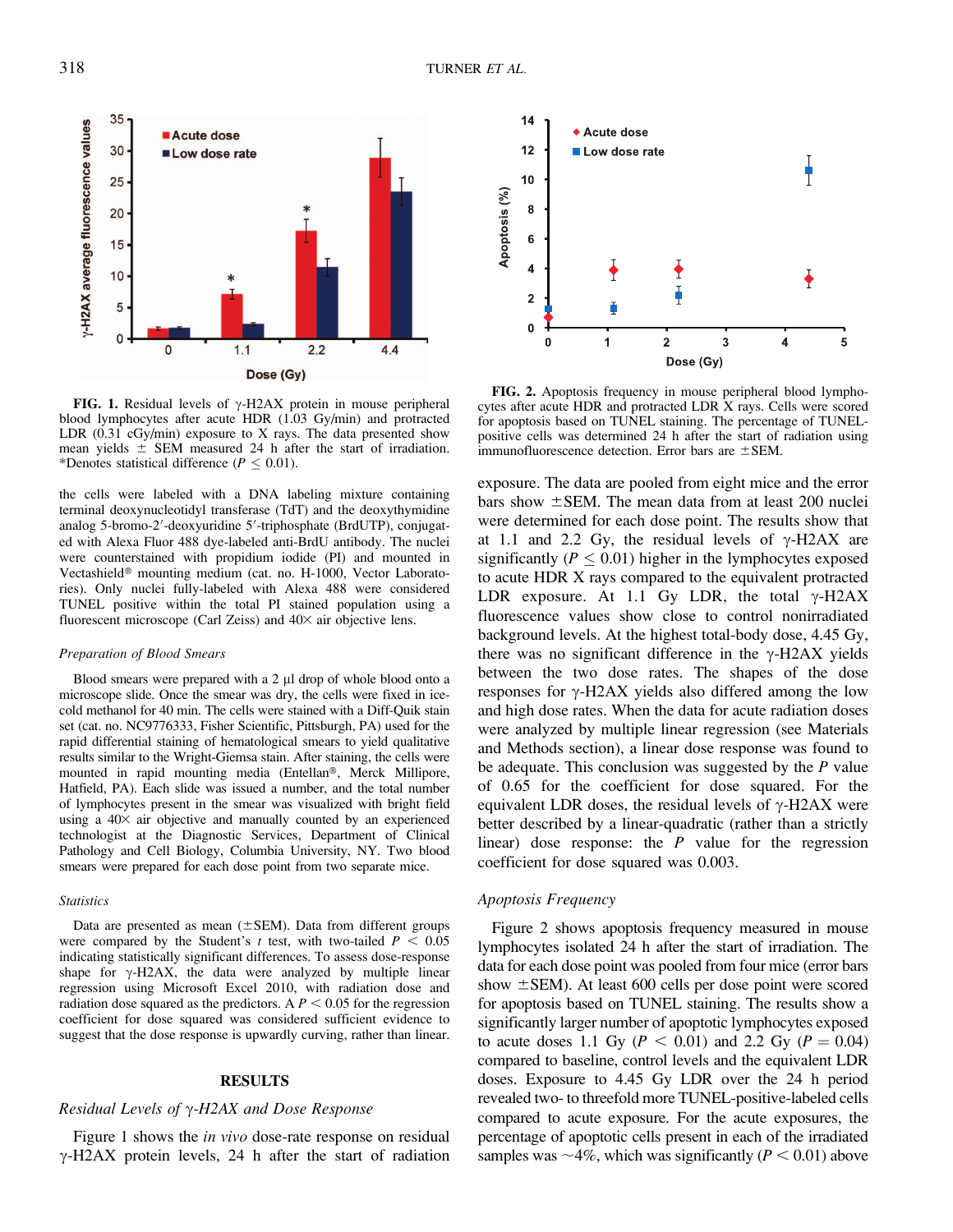

FIG. 3. Micronuclei frequency measured as the mean MNi per binucleate cell (MNi/BN) in mouse lymphocytes 24 h (panel A) and 7 days (panel B) after in vivo exposure to 0–4.45 Gy X rays. Error bars are  $\pm$  SEM.

baseline levels. A similar trend was also observed using our semi-automated approach to eliminate oversaturated  $\gamma$ -H2AX-labeled apoptotic cells (see Materials and Methods section) such that similar percentages  $(\sim 10\%)$  of apoptotic cells were eliminated from all the acute HDR-irradiated samples. For the equivalent LDR exposures, the results show increasing levels of TUNEL-positive cells with increasing dose from 1.3% (1.1 Gy), 2.3% (2.2 Gy) to 10.6% (4.45 Gy), compared with  $2\%, 8.4\%$  to  $26\%,$  respectively for  $\gamma$ -H2AXlabeled apoptotic cells.

### Micronucleus Assay Analysis

Micronuclei frequency was measured using the *in vitro* cytokinesis-blocked micronucleus assay (CBMN) and the data are presented as average number of micronuclei per binucleate cell (MNi/BN). Figure 3 shows the MNi frequency in CBMN lymphocytes for the 24 h and day 7 blood cultures (Fig. 3A and B, respectively). The data for each dose point and both time points are pooled from eight mice and the error bars show  $\pm$ SEM. The results show a similar trend in the MNi dose response over the dose range 0–4.45 Gy with a monotonic increase in MNi frequency up to 2.2 Gy and no further increase at 4.45 Gy. The MNi/BN ratios were similar for the 24 h and day 7 data sets. Although the results show an apparent increased frequency for MNi formation after acute exposures, Student's twotailed  $t$  test analysis showed that there was no dose-rate effect for MNi formation across the dose range examined.

Table 1 shows the distribution of the MNi formation for all the data points. As the dose increases, it is clear that the cells become increasingly less responsive to mitogen stimulation and cell division as the total number of scoreable binucleate cells decrease, particularly at the highest tested dose, 4.45 Gy. There is no dose-rate effect for binucleate cell frequency, which appears to be largely dependent on the accumulated Xray dose. Further, these results also show that at the higher doses of 2.2 and 4.45 Gy, lymphocytes isolated on day 7 showed largely binucleate cell yields compared to the 24 h cell exposures. Qualitative observations of the DAPI-stained MNi samples indicated fewer scoreable binucleate cells and a higher proportion of necrotic and apoptotic cells in the 24 h assay samples compared to day 7. Figure 4 shows the percentage of binucleate cells containing one or more MNi, 24 h (Fig. 4A) and 7 days (Fig. 4B) after the start of irradiation. Similar to the MNi/BN dose-response curve, the data show a similar trend in MNi frequency across the dose range and no significant difference in the MNi yields between the two dose rates.

TABLE 1 Distribution of MNi in Cytokinesis-Blocked Binucleate Peripheral Blood Mouse Lymphocytes Exposed to Acute and Protracted X Rays over the Dose Range 0–4.45 Gy

| There is the same of the boot number $\sigma$ into $\sigma$ |       |                                             |      |     |    |   |          |       |                                            |       |     |          |          |          |          |
|-------------------------------------------------------------|-------|---------------------------------------------|------|-----|----|---|----------|-------|--------------------------------------------|-------|-----|----------|----------|----------|----------|
| Dose                                                        | Time  | High dose rate (HDR)<br>Distribution of MNi |      |     |    |   |          | Total | Low dose rate (LDR)<br>Distribution of MNi |       |     |          |          |          | Total    |
|                                                             |       |                                             |      |     |    |   |          |       |                                            |       |     |          |          |          |          |
|                                                             |       | $0 \text{ Gy}$                              | 24 h | 950 | 49 |   |          |       |                                            | 1.000 | 951 | 46       |          | $\theta$ | $\Omega$ |
| Day 7                                                       | 949   |                                             | 48   |     |    |   |          | 1.000 | 966                                        | 52    | ◠   | $\theta$ | $\theta$ | $\Omega$ | 1,020    |
| $1\ Gv$                                                     | 24 h  | 502                                         | 110  | 16  |    |   |          | 631   | 441                                        | 91    | 8   |          |          | $\Omega$ | 541      |
|                                                             | Day 7 | 537                                         | 121  | 16  |    |   | $\Omega$ | 678   | 574                                        | 111   | 12  | ◠        | $\Omega$ |          | 699      |
| $2 \text{ Gy}$                                              | 24 h  | 122                                         | 46   | Q   |    | 0 |          | 180   | 145                                        | 37    | 8   | 3        |          |          | 194      |
|                                                             | Day 7 | 207                                         | 63   | 14  |    |   |          | 289   | 224                                        | 62    | 12  |          |          |          | 302      |
| 4 Gy                                                        | 24 h  | 62                                          | 21   |     |    | 0 | 0        | 87    | 88                                         | 19    | 6   |          | $\Omega$ | $\Omega$ | 114      |
|                                                             | Day 7 | 80                                          | 24   |     |    |   |          | 111   | 102                                        | 26    |     |          | $\theta$ | $\theta$ | 133      |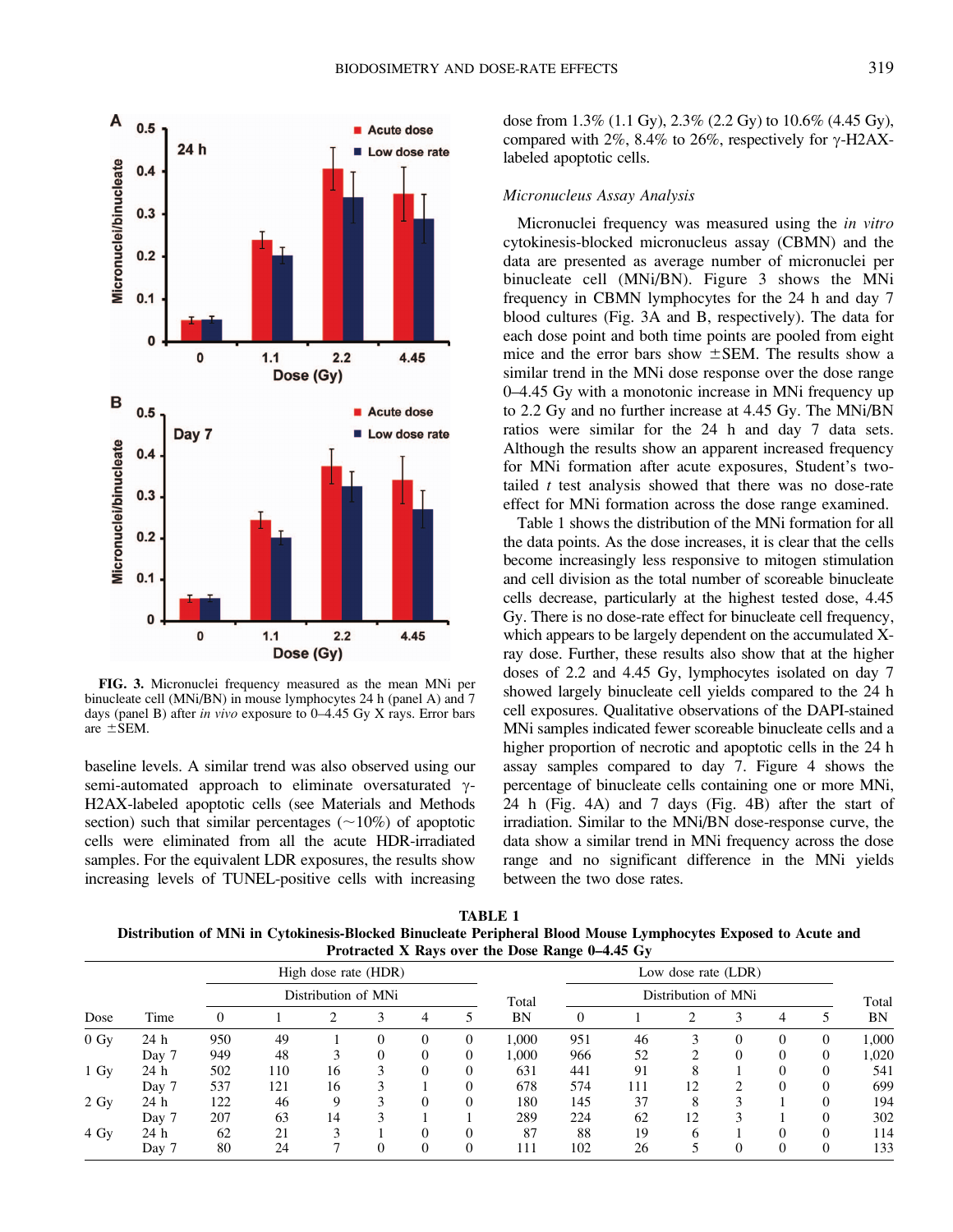

FIG. 4. Total percentage of micronucleated binucleate cells after acute HDR and protracted LDR exposure to X rays, 24 h (panel A) and 7 days (panel B) after in vivo exposure to 0–4.45 Gy X rays. Error bars are  $\pm$ SEM.

# Blood Counts

The mean (error bars show  $\pm$  SEM, n = 2 mice for each dose point) total blood lymphocyte counts were analyzed from at least two blood smears per dose point. The results revealed approximately 773  $\pm$  104 mononuclear lymphocytes at 0 Gy compared to 60  $\pm$  18 (1.1 Gy), 42  $\pm$  10 (2.2 Gy) and 34  $\pm$  8 (4.45 Gy) after HDR X-ray exposures and  $43 \pm 23$  (1.1 Gy),  $63 \pm 11$  (2.2 Gy) and 44  $\pm$  5 (4.45 Gy) lymphocytes after LDR exposures. For acute exposures, blood smear analysis showed a small dose-dependent decrease in lymphocyte numbers, although LDR exposures do not show a defined dose-dependent change. However, there is a dramatic decrease in peripheral blood lymphocytes from all the irradiated mice compared to the control, nonirradiated blood samples.

# DISCUSSION

In the current study, we compared the effect of acute and protracted X-ray exposures on  $\gamma$ -H2AX yields in peripheral blood mouse lymphocytes in vivo measured 24 h after the start of irradiation. The extent of DNA DSB damage and

repair was quantified by the determination of residual  $\gamma$ -H2AX levels measured as the total  $\gamma$ -H2AX fluorescence per cell nuclei. All acute exposures received  $\sim$ 24 h of repair time post exposure, while the repair times for the low-dose LDR exposures were varied and dependent on the total dose. The results show that for both dose rates, residual  $\gamma$ -H2AX yields increased in a dose-dependent manner over the dose range 0–4.45 Gy (Fig. 1). The response after acute exposures was linear, whereas for the LDR exposures there was a quadratic component. The quadratic component in the LDR dose response may be due to differences in time available for repair (between the time when irradiation ended and when the damage assay was performed): for lower cumulative LDR doses, the time available for repair was longer, than for higher LDR doses. This repair time effect may explain the apparently counterintuitive finding that the LDR dose response is curved, whereas the HDR dose response is not, instead of the other way around (as would be suggested by classical linear-quadratic theory). At 1.1 and 2.2 Gy doses, the residual levels of total  $\gamma$ -H2AX fluorescence were significantly ( $P \leq 0.01$ ) greater after acute X-ray exposure compared to LDR exposure, highlighting a dose-rate sparing effect after protracted exposure. The residual  $\gamma$ -H2AX levels in the 1.1 Gy LDR samples were the closest to control, nonirradiated baseline levels and thus, contributed to the LDR curve's deviation from linearity. Although it is not possible to directly compare the DSB repair rates for each data point due to the variable repair times post exposure, the fact that the 1.1 and 2.2 Gy LDR samples received less time to repair compared to the equivalent acute dose exposures suggests a faster and/or more efficient activation of DNA DSB repair during protracted exposures. The reduced  $\gamma$ -H2AX yields may be due to a reduced probability for the interaction of the DSB lesions giving way to more efficient DSB repair at lower doses and dose rates, compared to exposure with an equivalent dose of high-density, high-dose-rate X rays. At 4.45 Gy there was no significant difference in the  $\gamma$ -H2AX yields between the two dose rates. This may be due largely to the fact that the cells exposed to 4.45 Gy LDR X rays received no repair time after the end of radiation treatment compared to the equivalent acute dose. This would certainly be true for the induction of DSBs formed towards the end of the irradiation time. However, the exponential high levels of residual  $\gamma$ -H2AX in the 4.45 Gy LDR samples clearly show that the rate of induction of DSBs in a large proportion of the exposed lymphocytes significantly exceeded their repair over the 24 h exposure time. Despite the lack of linearity for the  $\gamma$ -H2AX LDR exposures, the current results suggest that  $\gamma$ -H2AX is a sensitive assay for measuring low-dose and LDR effects 24 h after exposure.

Apoptosis is a defense mechanism to eliminate cells with unrepaired DNA damage. DNA fragmentation is a hallmark of radiation-induced apoptosis. Human lymphocytes have been shown to undergo apoptosis in a time-, dose- and doserate-dependent manner (42, 47). Further,  $\gamma$ -H2AX has been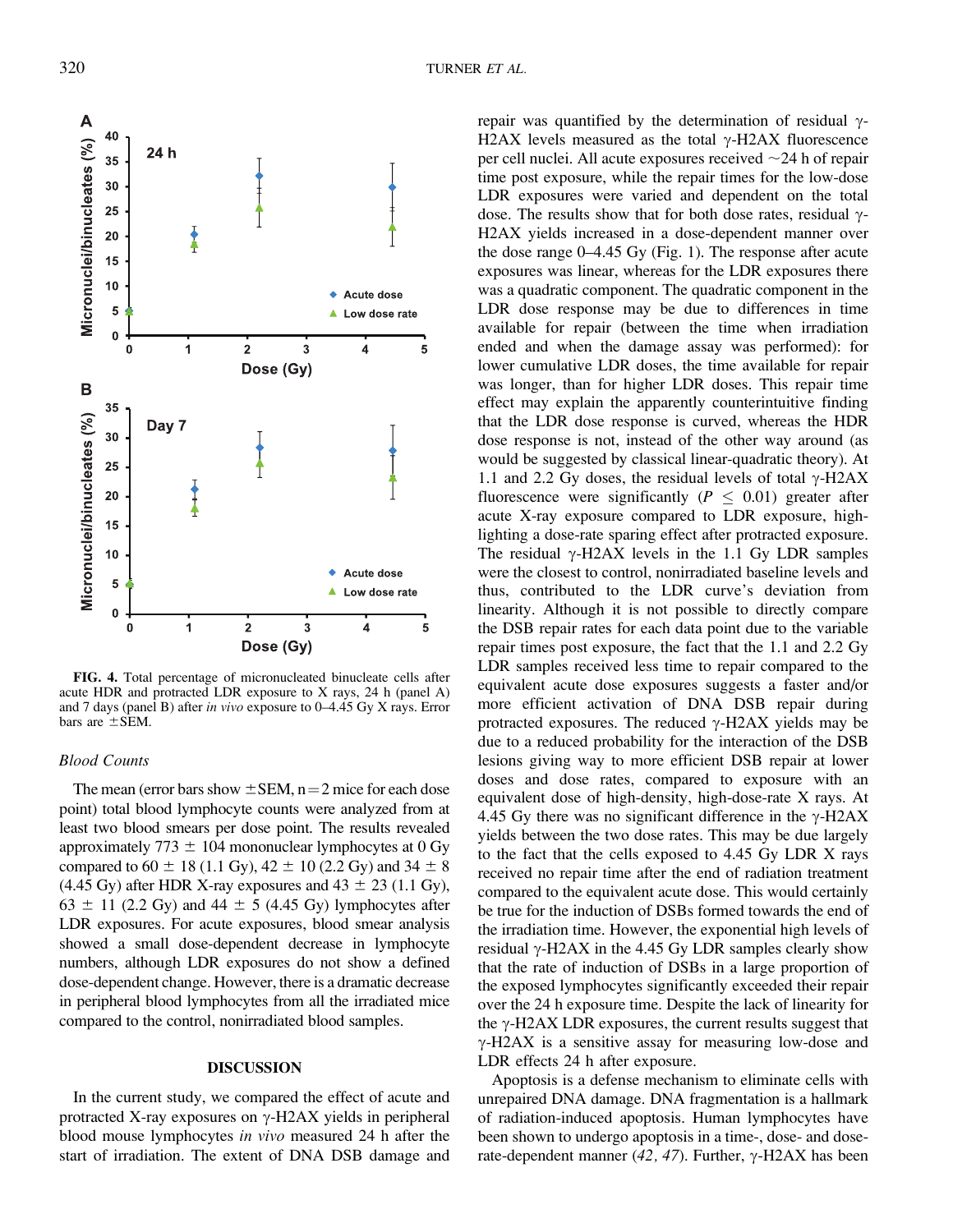shown to appear during apoptosis concurrently with the initial appearance of high molecular weight DNA fragments (44). Therefore, residual levels of apoptosis in the irradiated samples at 24 h are a potential confounding factor for the  $\gamma$ -H2AX total fluorescence analysis. To assess the extent of apoptosis in the irradiated samples, we compared the percentage of  $\gamma$ -H2AX-labeled apoptotic cells with the percentage of TUNEL-positive cells for each data point. The TUNEL assay is used to detect apoptotic cells that undergo extensive DNA degradation during the late stages of apoptosis (48) whereas our semiquantitative approach to remove intensely  $\gamma$ -H2AX-labeled apoptotic cells is likely to include cells in the early to late stages of apoptosis; hence the increased number of lymphocyte cells eliminated from the  $\gamma$ -H2AX analysis.

For the acute HDR exposures, the results showed that the percentage of apoptotic cells present in the irradiated samples was similar for each dose, whereas for LDR exposures, the results showed an increasing number of apoptotic cells with increasing dose. TUNEL assay data (Fig. 2) showed a significant dose-sparing effect after 1.1 Gy ( $P < 0.01$ ) and 2.2 Gy ( $P = 0.04$ ) LDR X rays, whereas at 4.45 Gy, a dramatic induction of apoptosis was measured in the LDR samples that was two- and threefold higher than the equivalent acute dose. Although the presence of fewer cells with apoptotic characteristics in the 1.1 and 2.2 Gy LDR exposed samples coincided with reduced  $\gamma$ -H2AX yields, the dose response for TUNEL-positive cells was not linear, suggesting that it is unlikely that the levels of residual apoptosis are directly due to the induction of DSBs. For the 4.45 Gy acute samples, we speculate that the acute dose X rays are likely to induce peak apoptosis earlier during the 24 h repair time, leading to increased cell death and clearing of the highly damaged cells from the peripheral blood circulation prior to collection. Whereas for the 4.45 Gy LDR samples, the peak time for the induction of apoptosis was closer to 24 h, hence the significantly higher levels of apoptosis measured at this time. Previous studies in mouse lymphocytes exposed in vitro after a 2 Gy acute dose of  $\gamma$  rays have shown that radiation-induced apoptosis peaked at 8 h (49). More recently, Bogdandi et al. (50) reported that apoptosis was highest at 4 h and declined by 24 h in isolated mouse splenocytes after in vivo total-body irradiation up to 2 Gy  $\gamma$  rays.

MNi frequency was determined in peripheral lymphocytes isolated 24 h and 7 days after the start of in vivo irradiation using the in vitro CBMN assay. We used the mitogen PHA to selectively stimulate isolated mature T cells to divide. The results showed that MNi yields per binucleate cell for both dose rates and time points increased monotonically up to 2.2 Gy with no further increase in MNi formation at 4.45 Gy (Fig. 3). Two-tailed  $t$  test analysis showed that there was no significant dose-rate effect for MNi frequency across the dose range examined. Since the error bars in general overlap between 2.2 and 4.45 Gy doses, this would suggest that the effect is saturating at 2.2 Gy and no further effect is being observed at the higher dose. This may be due to a higher percentage of the cells becoming senescent, going through apoptosis or necrosis as the dose increases and leading to a smaller number of binucleate cells being analyzed. Interestingly, there is an apparent increase in the number of scoreable cells in the day 7 cultures compared to 24 h. As noted in the Results section, an increase in the presence of necrotic and apoptotic cells was observed in the 24 h cultures, indicating that a larger proportion of the cells have initiated radiation-induced cell death during the assay culture time. Notwithstanding, the dose response for MNi frequency was similar between the time points.

Plotting the data to show the percentage of micronucleated binucleates in each sample (Fig. 4) showed that the general trend as noted in Fig. 4 is that acute exposures induce a higher level of MNi compared to LDR exposures, although the results did not show a statistically significant difference. As with the MNi/BN measurements, there is very little difference in the dose-response curve obtained for MNi formation at 24 h or 7 days post exposure, thereby widening the appeal for the use of this biomarker to determine individual dose estimates up to a week after in vivo ionizing radiation exposure. An explanation for this finding, according to Fenech and colleagues, is that the migration of damaged bone marrow and thymus-derived progenitor lymphocytes into the blood stream will likely contribute to the MNi yields measured on day 7 (51). To the best of our knowledge, no dose rate studies have been performed in peripheral blood mouse lymphocytes exposed to ionizing radiation. However, previous studies in human lymphocytes exposed *ex vivo* to different dose rates of  $\gamma$  ray (39) and X ray (43) have shown a significant dose-rate effect in the high-dose regions, where the MNi yields decreased with decreasing dose rates, while the response remained almost the same as that of acute exposure at the low-dose region, i.e., up to 1 Gy (39). The dose-rate effect was attributed to the rate at which sublethal damage is repaired.

In the current study, we speculate that the absence of a dose-rate effect for MNi frequency at either time point is likely due to a combination effect of different repair times post exposure, increased cell killing and cell cycle arrest. These confounding factors are more apparent at the highest dose. At the lower total-body doses, we might also consider that the CBMN assay is not as sensitive as the  $\gamma$ -H2AX biomarker to detect dose-rate effects. These findings might also suggest (albeit lacking any direct evidence) that the repair kinetics for the subset of DSBs that result in MNi may be insensitive to dose rate. To date, few studies have measured a dose-response relationship for MNi formation in cytochalasin-blocked mouse lymphocytes after treatment with acute dose X rays (41, 51) and  $\gamma$  rays (52, 53). This is largely due to the challenge of stimulating peripheral mouse lymphocytes to divide with adequate and consistent mitotic activity for cytogenetic studies (45, 54). Although Erexson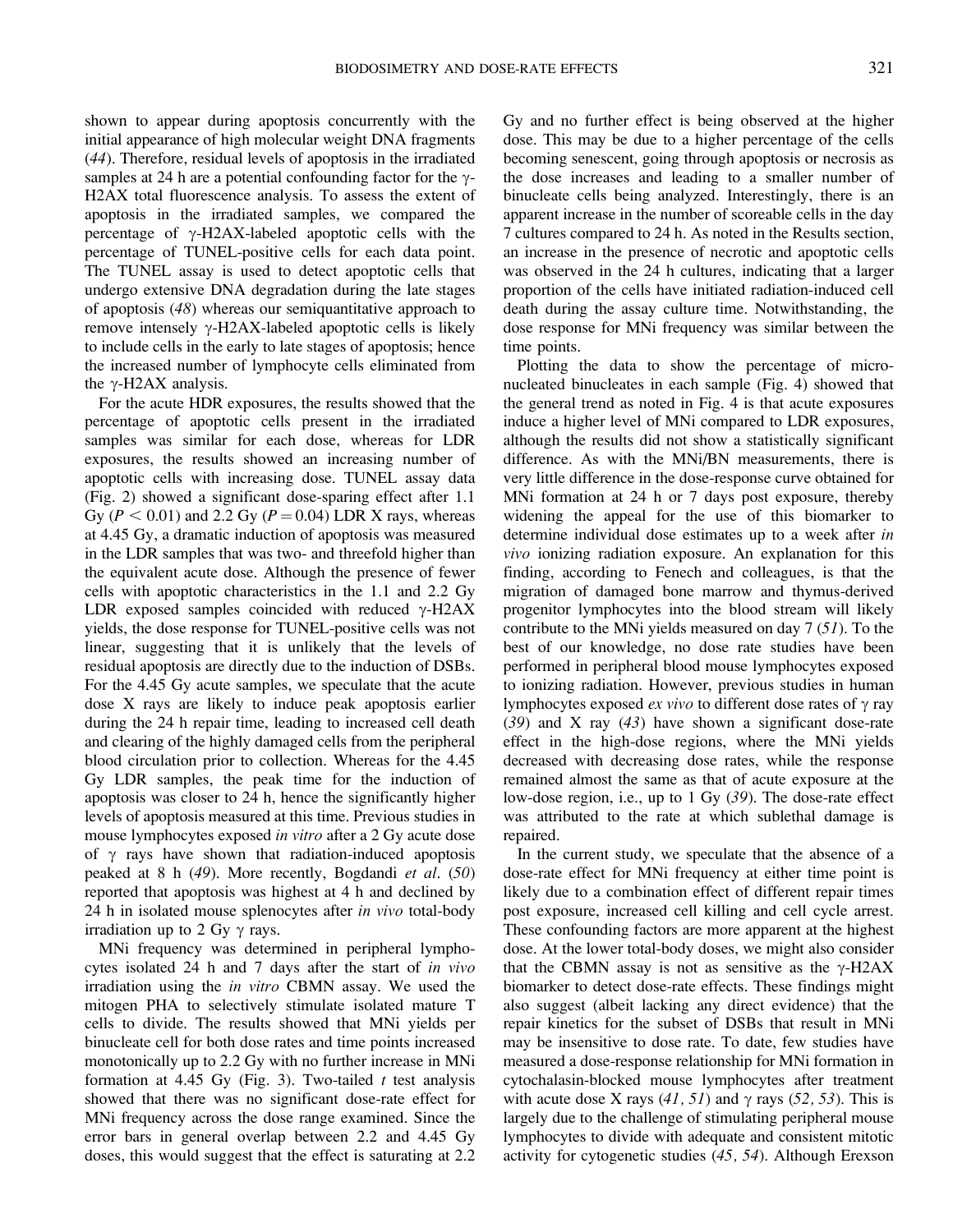and colleagues (52) reported in one of their studies a dosedependent increase in MNi in binucleated mouse lymphocytes up to 4 Gy with  $^{60}Co$  gamma radiation, other studies have largely obtained a dose response for MNi yields up to 2 Gy (51) and 3 Gy (41, 53).

A snapshot of the circulating blood lymphocytes from blood smear preparations indicated that overall there was a dramatic reduction in lymphocyte cells for each dose point (LDR and HDR) compared to the control, nonirradiated mice, suggesting that mouse T-cell lymphocytes are radiosensitive to low doses and dose rates of X rays. Previous studies have shown that mouse T-cell lymphocytes are radiosensitive to low doses of X rays (55) and that the decrease in T-cell counts postirradiation is dose-rate independent (56, 57). Our results showed a small dosedependent loss in counts for the acute exposures and no defined dose-dependent change for the LDR exposures. We now propose that more extensive studies are required to further investigate this response pattern. Although the reduction in the number of circulating peripheral blood lymphocytes across the dose range did not prove to be a limiting factor for the  $\gamma$ -H2AX or the TUNEL assay analyses, this may not be the case for the CBMN assay and blood lymphocytes exposed with the high-dose X rays. For future studies, we will consider the use of larger volumes of blood for the mouse CBMN assay as well as the use of other animal models for comparison.

## **CONCLUSIONS**

To our knowledge this is the first study to directly compare the effect of dose and dose-rate effects of two biodosimetry markers,  $\gamma$ -H2AX and MNi, from the same peripheral mouse lymphocyte cell samples exposed to in vivo ionizing radiation. In this work, we have described several potential confounding factors that may contribute to the measurement of  $\gamma$ -H2AX and MNi yields and lack thereof dose-rate effects after exposure to acute and protracted X rays. Despite several complicating factors, the study results suggest the following generalizations: 1. Reduced yields of total  $\gamma$ -H2AX fluorescent protein and the percentage of apoptotic cells after LDR vs. HDR exposure at X-ray doses  $\leq$  2.2 Gy may suggest more efficient and enhanced repair kinetics for radiation-induced DSBs; 2. The dose-rate sparing effect at doses  $\leq$ 2.2 Gy may explain the difference in  $\gamma$ -H2AX dose-response shape for HDR vs. LDR exposures: the LDR dose-response curve appears to have a quadratic component because the  $\gamma$ -H2AX level at 1.1 Gy was very close to the nonirradiated baseline level; 3. The combined effect of different repair times post exposure, increased cell killing and cell cycle arrest may contribute to the lack of dose effects for MNi frequency; and 4. Totalbody dose estimates based on the assessment of MNi yields may be reliable up to one week post exposure. To this end, we consider that the combined use of these two established biomarkers may offer the best approach to improve dose

estimates for rapid triage in individuals exposed to different doses and dose rates of ionizing radiation.

## ACKNOWLEDGMENTS

The authors would like to thank Dr. Rivka Shoulson and Ana M. Rivas from the Diagnostic Laboratory at Columbia University's Institute of Comparative Medicine for the lymphocyte count evaluations. This work is supported by the Center for High-Throughput Minimally-Invasive Radiation Biodosimetry, National Institute of Allergy and Infectious Diseases grant number U19 AI067773.

Received: July 13, 2014; accepted: December 12, 2014; published online: March 4, 2015

## **REFERENCES**

- 1. Grace MB, Moyer BR, Prasher J, Cliffer KD, Ramakrishnan N, Kaminski J, et al. Rapid radiation dose assessment for radiological public health emergencies: roles of NIAID and BARDA. Health Phys 2010; 98:172–8.
- 2. National planning scenarios, version 21.3. Washington DC: Homeland Security Council; 2006. (http://bit.ly/1udh6Y5)
- 3. Hall EJ. Radiation dose-rate: a factor of importance in radiobiology and radiotherapy. Br J Radiol 1972; 45:81–97.
- 4. Hall EJ, Brenner DJ. The dose-rate effect revisited: radiobiological considerations of importance in radiotherapy. Int J Radiat Oncol Biol Phys 1991; 21:1403–14.
- 5. Hall EJ, Bedford JS. Dose rate: its effect on the survival of HeLa cells irradiated with gamma rays. Radiat Res 1964; 22:305–15.
- 6. Sorensen KJ, Zetterberg LA, Nelson DO, Grawe J, Tucker JD. The in vivo dose rate effect of chronic gamma radiation in mice: translocation and micronucleus analyses. Mutat Res 2000; 457:125–36.
- 7. Smith LE, Nagar S, Kim GJ, Morgan WF. Radiation-induced genomic instability: radiation quality and dose response. Health Phys 2003; 85:23–9.
- 8. Ruiz de Almodovar JM, Bush C, Peacock JH, Steel GG, Whitaker SJ, McMillan TJ. Dose-rate effect for DNA damage induced by ionizing radiation in human tumor cells. Radiat Res 1994; 138:S93–6.
- 9. Ben-Hur E, Elkind MM. Thermally enhanced radioresponse of cultured Chinese hamster cells: damage and repair of singlestranded DNA and a DNA complex. Radiat Res 1974; 59:484–95.
- 10. Frankenberg-Schwager M, Frankenberg D, Blocher D, Adamczyk C. Effect of dose rate on the induction of DNA double-strand breaks in eucaryotic cells. Radiat Res 1981; 87:710–7.
- 11. Boucher D, Hindo J, Averbeck D. Increased repair of gammainduced DNA double-strand breaks at lower dose-rate in CHO cells. Can J Physiol Pharmacol 2004; 82:125–32.
- 12. Dhermain F, Dardalhon M, Queinnec E, Averbeck D. Induction of double-strand breaks in Chinese hamster ovary cells at two different dose rates of gamma-irradiation. Mutat Res 1995; 336:161–7.
- 13. Goodhead DT. Initial events in the cellular effects of ionizing radiations: clustered damage in DNA. Int J Radiat Biol 1994; 65:7–17.
- 14. Bonner WM, Redon CE, Dickey JS, Nakamura AJ, Sedelnikova OA, Solier S, et al. GammaH2AX and cancer. Nat Rev Cancer 2008; 8:957–67.
- 15. Rogakou EP, Pilch DR, Orr AH, Ivanova VS, Bonner WM. DNA double-stranded breaks induce histone H2AX phosphorylation on serine 139. J Biol Chem 1998; 273:5858–68.
- 16. Valdiglesias V, Giunta S, Fenech M, Neri M, Bonassi S. gammaH2AX as a marker of DNA double strand breaks and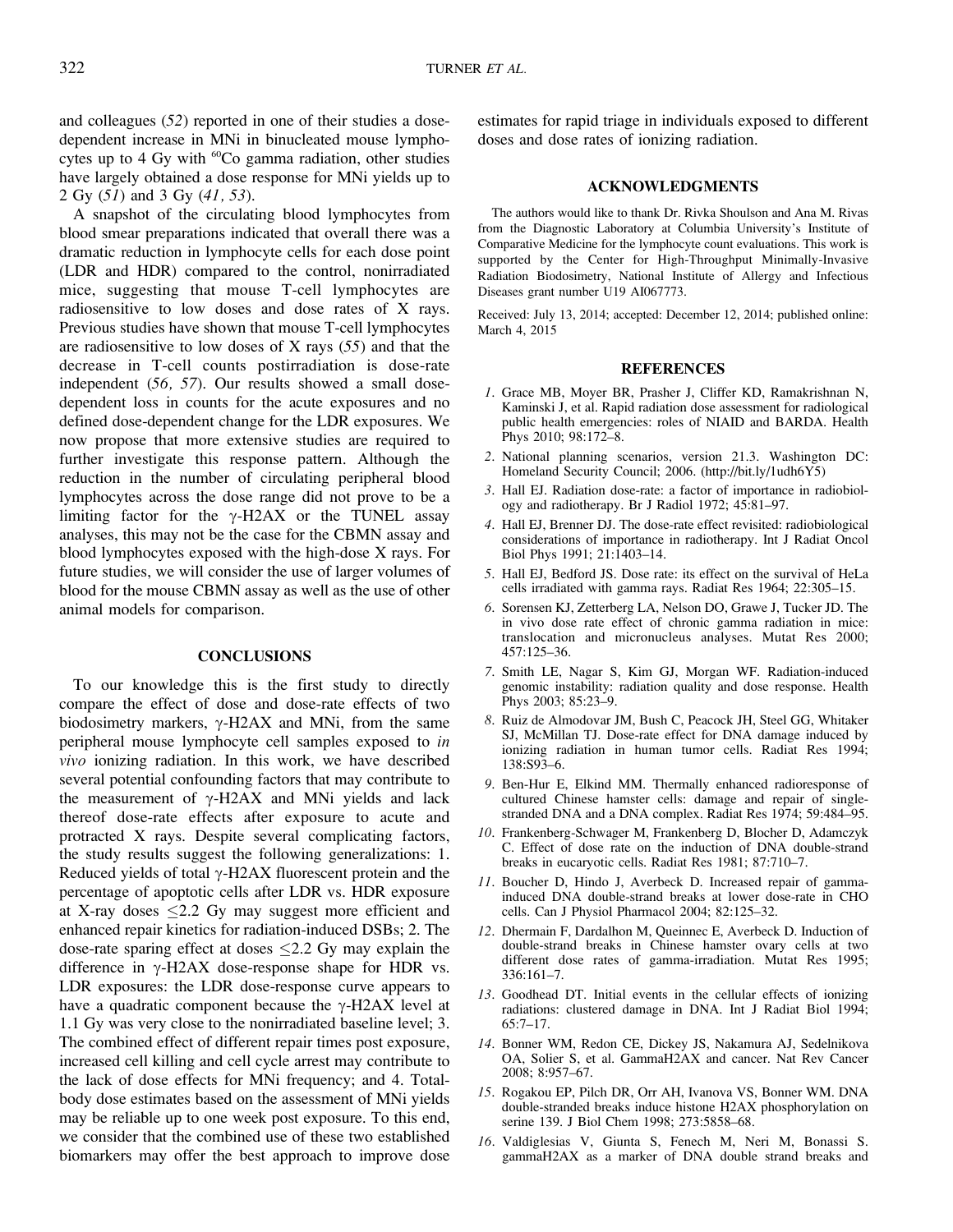genomic instability in human population studies. Mutat Res 2013; 753:24–40.

- 17. Rogakou EP, Boon C, Redon C, Bonner WM. Megabase chromatin domains involved in DNA double-strand breaks in vivo. J Cell Biol 1999; 146:905–16.
- 18. Sedelnikova OA, Rogakou EP, Panyutin IG, Bonner WM. Quantitative detection of (125)IdU-induced DNA double-strand breaks with gamma-H2AX antibody. Radiat Res 2002; 158:486– 92.
- 19. Rothkamm K, Horn S, Scherthan H, Rossler U, De Amicis A, Barnard S, et al. Laboratory intercomparison on the gamma-H2AX foci assay. Radiat Res 2013; 180:149–55.
- 20. Turner HC, Brenner DJ, Chen Y, Bertucci A, Zhang J, Wang H, et al. Adapting the gamma-H2AX assay for automated processing in human lymphocytes. 1. Technological aspects. Radiat Res 2011; 175:282–90.
- 21. Andrievski A, Wilkins RC. The response of gamma-H2AX in human lymphocytes and lymphocytes subsets measured in whole blood cultures. Int J Radiat Biol 2009; 85:369–76.
- 22. Rothkamm K, Lobrich M. Evidence for a lack of DNA doublestrand break repair in human cells exposed to very low x-ray doses. Proc Natl Acad Sci U S A 2003; 100:5057–62.
- 23. Halm BM, Franke AA, Lai JF, Turner HC, Brenner DJ, Zohrabian VM, et al. gamma-H2AX foci are increased in lymphocytes in vivo in young children 1 h after very low-dose X-irradiation: a pilot study. Pediatr Radiol 2014; 44:1310–7.
- 24. Lobrich M, Rief N, Kuhne M, Heckmann M, Fleckenstein J, Rube C, et al. In vivo formation and repair of DNA double-strand breaks after computed tomography examinations. Proc Natl Acad Sci U S A 2005; 102:8984–9.
- 25. Sak A, Grehl S, Erichsen P, Engelhard M, Grannass A, Levegrun S, et al. gamma-H2AX foci formation in peripheral blood lymphocytes of tumor patients after local radiotherapy to different sites of the body: dependence on the dose-distribution, irradiated site and time from start of treatment. Int J Radiat Biol 2007; 83:639–52.
- 26. Rothkamm K, Horn S. gamma-H2AX as protein biomarker for radiation exposure. Ann Ist Super Sanita 2009; 45:265–71.
- 27. Turner HC, Sharma P, Perrier JR, Bertucci A, Smilenov L, Johnson G, et al. The RABiT: high-throughput technology for assessing global DSB repair. Radiat Environ Biophys 2014; 53:265–72.
- 28. Redon CE, Nakamura AJ, Gouliaeva K, Rahman A, Blakely WF, Bonner WM. The use of gamma-H2AX as a biodosimeter for totalbody radiation exposure in non-human primates. PloS One 2010; 5:e15544.
- 29. Moroni M, Maeda D, Whitnall MH, Bonner WM, Redon CE. Evaluation of the gamma-H2AX assay for radiation biodosimetry in a swine model. Int J Mol Sci 2013; 14:14119–35.
- 30. Bhogal N, Kaspler P, Jalali F, Hyrien O, Chen R, Hill RP, et al. Late residual gamma-H2AX foci in murine skin are dose responsive and predict radiosensitivity in vivo. Radiat Res 2010; 173:1–9.
- 31. Paull TT, Rogakou EP, Yamazaki V, Kirchgessner CU, Gellert M, Bonner WM. A critical role for histone H2AX in recruitment of repair factors to nuclear foci after DNA damage. Curr Biol 2000; 10:886–95.
- 32. Suzuki M, Suzuki K, Kodama S, Watanabe M. Phosphorylated histone H2AX foci persist on rejoined mitotic chromosomes in normal human diploid cells exposed to ionizing radiation. Radiat Res 2006; 165:269–76.
- 33. Kato TA, Nagasawa H, Weil MM, Genik PC, Little JB, Bedford JS. gamma-H2AX foci after low-dose-rate irradiation reveal atm haploinsufficiency in mice. Radiat Res 2006; 166:47–54.
- 34. Kotenko KV, Bushmanov AY, Ozerov IV, Guryev DV, Anchishkina NA, Smetanina NM, et al. Changes in the number

of double-strand DNA breaks in Chinese hamster V79 cells exposed to gamma-radiation with different dose rates. Int J Mol Sci 2013; 14:13719–26.

- 35. Fenech M, Morley AA. Measurement of micronuclei in lymphocytes. Mutat Res 1985; 147:29–36.
- 36. Vral A, Fenech M, Thierens H. The micronucleus assay as a biological dosimeter of in vivo ionising radiation exposure. Mutagenesis 2011; 26:11–7.
- 37. Fenech M. The cytokinesis-block micronucleus technique: a detailed description of the method and its application to genotoxicity studies in human populations. Mutat Res 1993; 285:35–44.
- 38. Iliakis G, Wang H, Perrault AR, Boecker W, Rosidi B, Windhofer F, et al. Mechanisms of DNA double strand break repair and chromosome aberration formation. Cytogenet Genome Res 2004; 104:14–20.
- 39. Bhat NN, Rao BS. Dose rate effect on micronuclei induction in cytokinesis blocked human peripheral blood lymphocytes. Radiat Prot Dosimetry 2003; 106:45–52.
- 40. Willems P, August L, Slabbert J, Romm H, Oestreicher U, Thierens H, et al. Automated micronucleus (MN) scoring for population triage in case of large scale radiation events. Int J Radiat Biol 2010; 86:2–11.
- 41. Erexson GL, Kligerman AD, Bryant MF, Sontag MR, Halperin EC. Induction of micronuclei by X-radiation in human, mouse and rat peripheral blood lymphocytes. Mutat Res 1991;  $253:193-\overline{8}$ .
- 42. Boreham DR, Dolling JA, Maves SR, Siwarungsun N, Mitchel RE. Dose-rate effects for apoptosis and micronucleus formation in gamma-irradiated human lymphocytes. Radiat Res 2000; 153:579– 86.
- 43. Vral A, Thierens H, De Ridder L. Study of dose-rate and split-dose effects on the in vitro micronucleus yield in human lymphocytes exposed to X-rays. Int J Radiat Biol 1992; 61:777–84.
- 44. Rogakou EP, Nieves-Neira W, Boon C, Pommier Y, Bonner WM. Initiation of DNA fragmentation during apoptosis induces phosphorylation of H2AX histone at serine 139. J Biol Chem 2000; 275:9390–5.
- 45. Erexson GL, Kligerman AD. A modified mouse peripheral blood lymphocyte culture system for cytogenetic analysis. Environ Mol Mutagen 1987; 10:377–86.
- 46. Erexson GL, Kligerman AD, Allen JW. Diaziquone-induced micronuclei in cytochalasin B-blocked mouse peripheral blood lymphocytes. Mutat Res 1987; 178:117–22.
- 47. Payne CM, Bjore CG, Jr., Schultz DA. Change in the frequency of apoptosis after low- and high-dose X-irradiation of human lymphocytes. J Leukoc Biol 1992; 52:433–40.
- 48. Kyrylkova K, Kyryachenko S, Leid M, Kioussi C. Detection of apoptosis by TUNEL assay. Methods Mol Biol 2012; 887:41–7.
- 49. Lemon JA, Rollo CD, McFarlane NM, Boreham DR. Radiationinduced apoptosis in mouse lymphocytes is modified by a complex dietary supplement: the effect of genotype and gender. Mutagenesis 2008; 23:465–72.
- 50. Bogdandi EN, Balogh A, Felgyinszki N, Szatmari T, Persa E, Hildebrandt G, et al. Effects of low-dose radiation on the immune system of mice after total-body irradiation. Radiat Res 2010; 174:480–9.
- 51. Fenech MF, Dunaiski V, Osborne Y, Morley AA. The cytokinesisblock micronucleus assay as a biological dosimeter in spleen and peripheral blood lymphocytes of the mouse following acute wholebody irradiation. Mutat Res 1991; 263:119–26.
- 52. Erexson GL, Kligerman AD, Halperin EC, Honore GM, Allen JW. Micronuclei in binucleated lymphocytes of mice following exposure to gamma radiation. Environ Mol Mutagen 1989; 13:128–32.
- 53. Chen Y, Tsai Y, Nowak I, Wang N, Hyrien O, Wilkins R, et al.